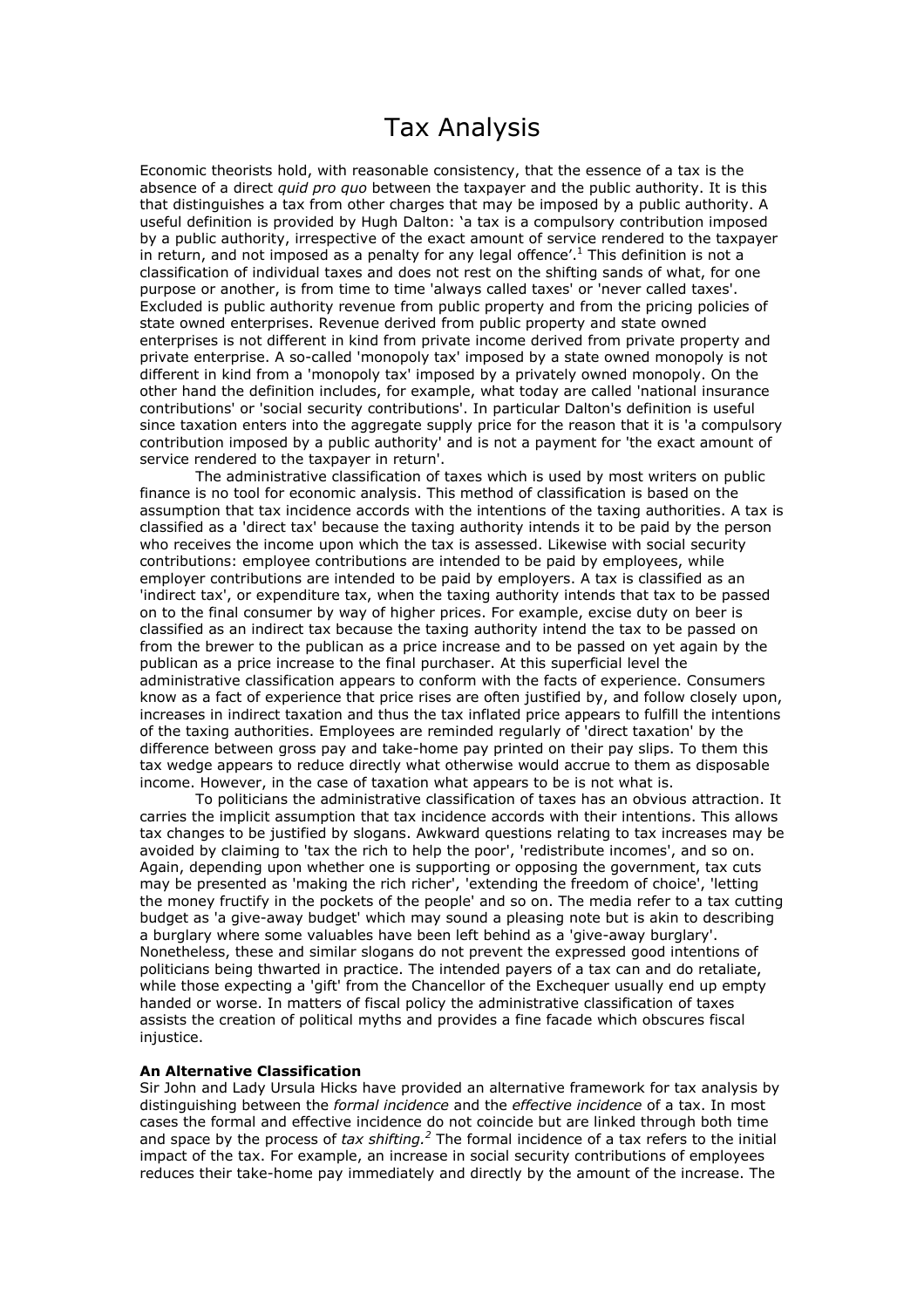reduction in take-home pay is the measure of the formal incidence of the increase in that particular tax. Elsewhere Iady Qrsula points out that the calculation of the formal incidence says nothing of the taxpayer's reaction or of its consequences. In the *Economic Journal* she used Panteleoni's metaphor of a stone being thrown into a pond.<sup>3</sup> The formal incidence of a tax is taken as analogous to the plop of the stone as it breaks the surface of the pond. This stone will set up an ever widening circle of ripples disturbing the surface and eventually causing some damage to the banks. The ripples are analogous to the tax shifting process and the damage to the banks is analogous to the effective incidence. Iady Ursula emphasises that tax analysis needs to be able to trace the whole sequence of events. For example, retaliation to a tax-imposed cut in take-home pay by demands for higher gross pay will set off a tax shifting process. This tax shifting process upsets the equilibrium of firms and markets as it continues to where the tax burden finally comes to rest, at the place of the *effective* incidence of that tax.

The sequence that follows upon a stone being thrown into a pond is useful in illustrating the operation of a particular tax through the economic system. But the analogy has limitations and these often lead those engaged in tax analysis to attempt the impossible -with misleading conclusions. In the economic pond there is not one stone, one ever widening circle of ripples leading eventually to some damage to the banks of the pond. There are a multitude of stones being thrown into the economic pond continuously; the ripples cross and recross, combine, separate , re-combine, separate yet again and reach the banks only to rebound and cause further disturbance. As it is impossible to trace the disturbance caused by one stone out of a multitude, so also it is impossible to trace any one of many taxes from its formal incidence through the process of tax shifting to its effective incidence, the place where the tax shifting process stops. With the shifting process tax effects merge; as they merge the effects of one tax becomes indistinguishable from the effects of many others, or even from the effects of the tax system as a whole. Thus, while the distinction between the formal and effective incidence provides a framework that enables tax analysis to take into account the whole process of tax shifting, the classification of taxes has of necessity to be based on the formal incidence of a tax. Once the effect of one tax merges with the effects of other taxes, classification is not only impossible but meaningless.

In their formal incidence all taxes create a tax liability and tax liability is, in common with other liabilities, a component part of the aggregate supply price.



However, not all taxes in their formal incidence cause a change in the aggregate supply function, that is, cause a change in the value of  $Z$  for all values of N. The formal incidence of an increase in employees' social security contributions, for example, will increase tax liability and simultaneously reduce take-home pay by a money sum equivalent to the increase in tax. Thus in its formal incidence the imposition of, or change in, employees' social security contributions will not cause a change in the aggregate supply function. Any increase/decrease in employees' tax liability is simultaneously offset by a decrease/increase in take-home pay and, *cet.par.*, the value of Z remains unchanged for all values of N. On the other hand, the formal incidence of an increase in employers' social security contributions will increase the tax liability of firms, but will not cause an offsetting decrease in other component parts of the aggregate supply price. Thus by its formal incidence the imposition of, or change in, employers' social security contributions will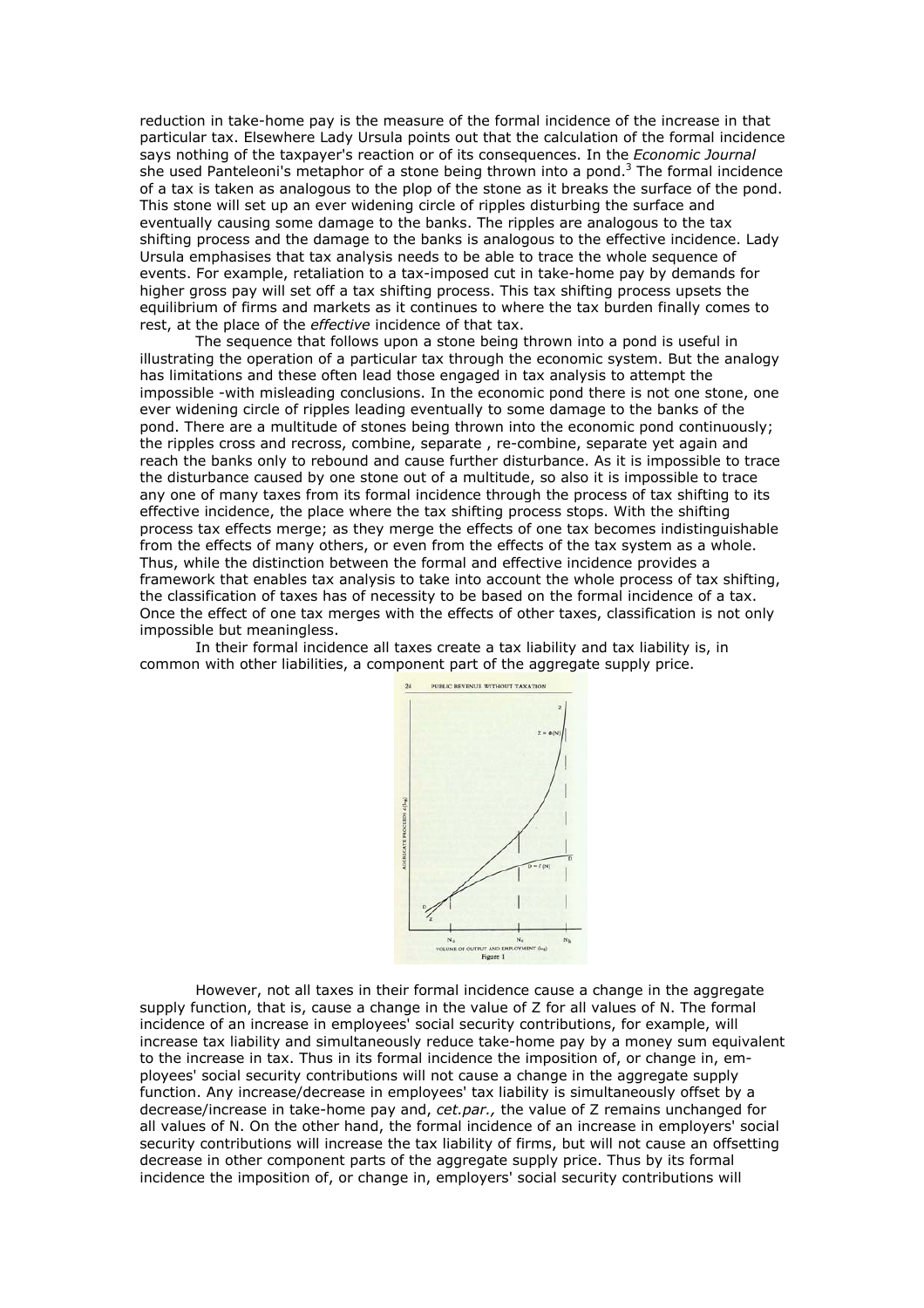cause a change in the aggregate supply function. The value of  $Z$  will be changed for all values of N by precisely the same money sum as the amount of the tax change and with the same sign.

The distinction made by Sir John and Lady Hicks in conjunction with Keynes' general theory of employment provides a useful alternative to the administrative classification of taxes. Particular taxes can be classified on the basis of the effect of their formal incidence on the aggregate supply function. When the formal incidence of a particular tax does not cause a change in the aggregate supply function, it will be classified in this text as an *income-effect* tax. Similarly when the formal incidence of a particular tax is the cause of a change in the aggregate supply function, it will be classified as a *supplyeffect* tax. In many cases this macroeconomic method of classifying taxes cuts across administrative classifications. For example, local rates in the United Kingdom were assumed to inflate the current market price for renting dwellings and business premises and, as a result, classified as taxes on expenditure in accordance with the administrative classification of taxes. Qsing the classification based on the effect of the formal incidence upon the aggregate supply function, domestic local rates were an income-effect tax. In their formal incidence they could have no impact effect on the aggregate supply function. Local rates on business premises were a supply-effect tax. By their formal incidence they directly affected a firm's costs and as a result caused a change in the aggregate supply function. Similarly the new Council Tax to be levied on domestic householders is an income-effect tax, while the new Uniform Business Rate is a supply-effect tax.

## **The Formal Incidence**

The analysis of the formal incidence of a change in taxation implies a run short enough to preclude the possibility of retaliation by taxpayers. This is to say there is no possibility of a tax shifting process being motivated. Such an analysis casts doubts on the conventional wisdom of demand management techniques in so far as their immediate effects on an economy are concerned. Demand management techniques are based on the assumption that any increase in the amount of taxation is always contractionary, deflationary, or both, and any cut in the amount of taxation is always expansionary, or inflationary, or both. For example, in the practice of demand management an increase in those taxes included within what was formerly called 'the regulator' is held to be counter-inflationary. The policy intention is to 'take the heat out of the economy' by a tax-induced rise in prices leading to a cut-back in aggregate real demand; this is to say that an increase in tax intended to raise prices is both contradictary and, paradoxically, counter-inflationary. However,



analysis based on the formal incidence of changes in the amount of taxation leads to the conclusion that in the short-run at least the assumptions inherent in demand management techniques do not always hold in the real world. There are many circumstances in which the impact of a change in the amount of taxation will produce immediate results precisely opposite to those predicted and intended by the advocates of demand management. In any period of time short enough to preclude tax shifting the result produced by the formal incidence of any change in the amount of taxation will depend on a number of factors, such as government's propensity to spend out of tax revenue, the relationship of this propensity to the rest of the economy's propensity to spend out of their disposable income, whether the tax change applies to income-effect or supply-effect taxes, the elasticities of the relevant sections of the aggregate demand price and aggregate supply price schedules and the elasticity of the money supply.

The formal incidence of a change in the amount of supply-effect taxation causes an immediate change in the aggregate supply function since, by definition, there is a change in the value of  $Z$  for all values of N. The change in the aggregate supply function will cause in turn (assuming an unchanged aggregate demand function) a shift in the point of intersection. As illustrated in Figure 4 a cut in supply-effect taxation by an amount  $-T_s$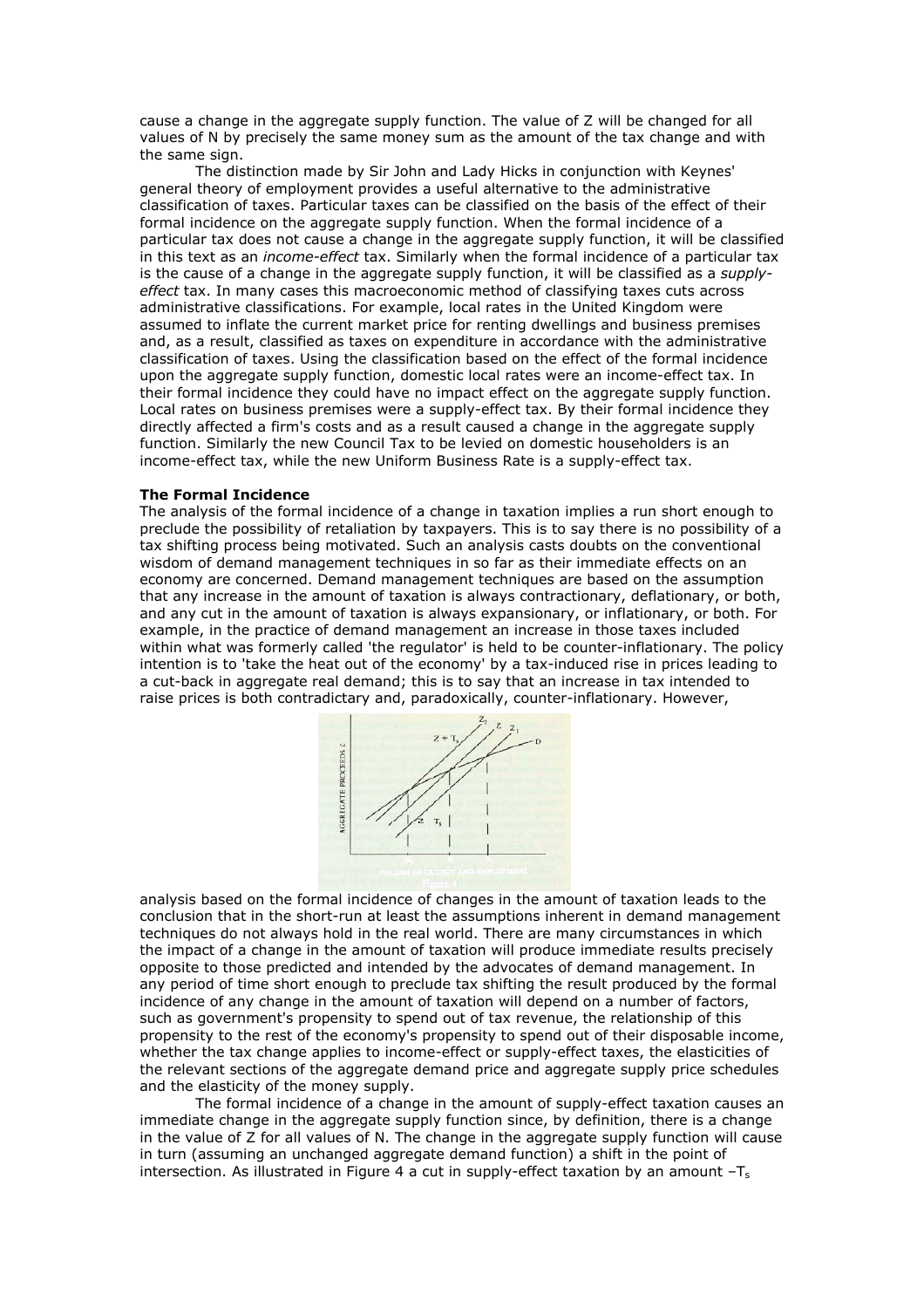shifts the aggregate supply price curve downwards from Z to  $Z_1$  and the point of intersection to the right, corresponding to a higher level of activity  $N_1$ . Such an expansionary policy is, on these assumptions, counter-inflationary and most likely to be associated with a tendency for the general price level to fall. Conversely an increase in supply-effect taxation by an amount  $+ T_s$  (Figure 4) shifts the aggregate supply price curve upwards from Z to  $Z_2$ , causing the point of intersection to move to the left corresponding to a lower level of activity  $N_2$ . In most cases the contraction of activity will be associated with a rising general price level, but in some cases, especially when the money supply is highly inelastic, the supply-effect tax increase may precipitate a slump of sufficient intensity to lead to a fall in the general price level.

Whether the formal incidence of a change in supply-effect taxation affects the aggregate demand function will depend largely on the government's marginal propensity to spend out of tax revenue. The change in taxation will not, in its formal incidence, cause a change in non-government disposable incomes, but it will cause a change in the nongovernment sector's expected tax liability. What from the point of view of firms is a change in expected tax liability is from governments' viewpoint a change in expected tax revenue. If the government's marginal propensity to spend out of tax revenue is equal to zero, then the aggregate demand function is likely to remain unchanged and the formal incidence of a cut in supply-effect taxation will provide an expansionary impulse, while an increase will provide a contractionary impulse. When government's marginal propensity to spend is greater than zero, then it is to be expected that government spending will change to some extent in line with the change in tax liability. A cut in supply-effect taxation will be associated with a cut in government spending, while an increase will be associated with an increase in government spending. In these circumstances the formal incidence of the tax change will cause the aggregate demand function to change in a way that will reduce the tax effect on the level of activity and increase the tax effect on the general price level. When government's marginal propensity to spend out of tax revenue is equal to unity then, given a sufficiently elastic money supply, the formal incidence of a change in the amount of supply-effect taxation will affect the general level of prices and leave the level of activity in the economy as a whole largely unchanged. A cut in supply-effect taxes will tend to reduce prices and an increase will tend to raise prices. Within this overall result there will be some disturbance as a consequence of the expected change in government demand, or government induced demand, relative to non-government demand.



Figure 5

In Figure 5 the government's marginal propensity to spend out of tax revenue is assumed to be equal to unity. Thus, the formal incidence of an increase in supply-effect tax by an amount+  $T_s$  results in both the aggregate supply price curve, Z, and the aggregate demand price curve, D, shifting upwards to  $Z_1$ , and  $D_1$  respectively. The upward shift of both curves by the same amount causes the point of intersection to rise vertically implying a tendency for the general price level to rise with the level of activity unchanged. The formal incidence of a cut in supply-effect tax by an amount -  $T_s$  results in both the aggregate supply price curve, Z, and the aggregate demand price curve, D, shifting downwards to  $Z_2$  and  $D_2$  respectively. The downward shift of both these curves by the same amount causes the point of intersection to fall vertically implying a tendency for the general price level to fall with the level of activity unchanged. In both cases the elasticity of the money supply will determine any trade-off between a change in the general level of prices and a change in the level of activity.

The formal incidence of a change in the amount of income-effect taxation cannot cause, by definition, a change in the aggregate supply function, although in certain